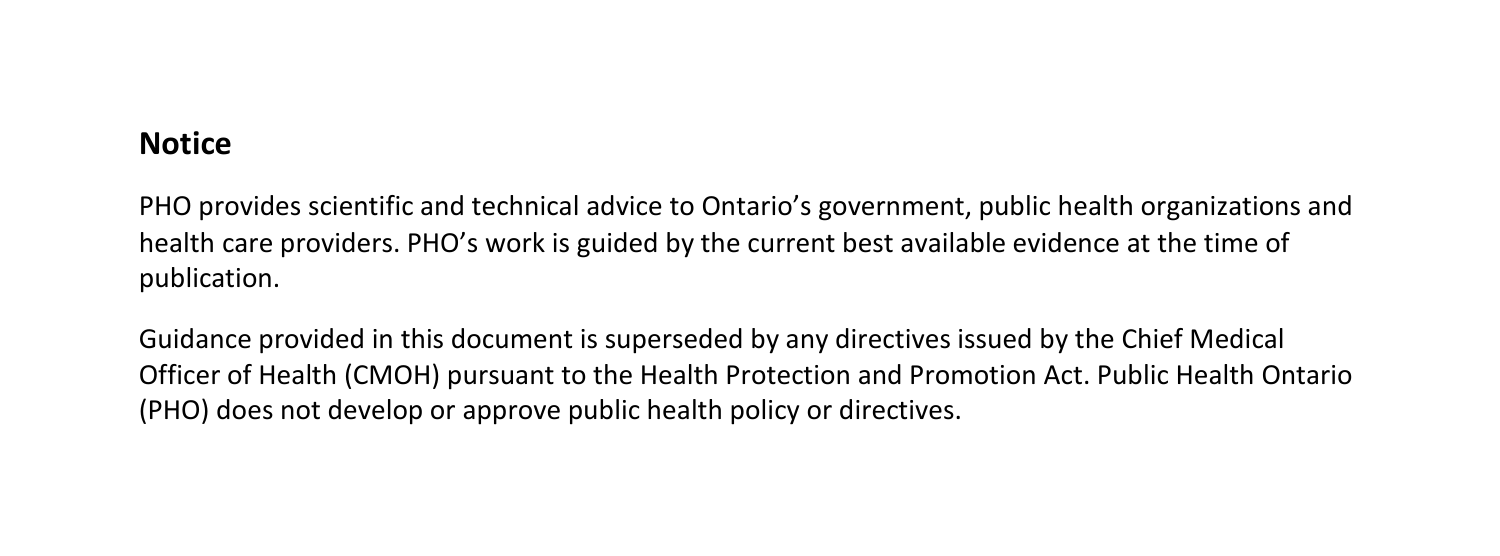

### FREQUENTLY ASKED QUESTIONS

# Frequently Asked Questions on Interim IPAC Recommendations for Use of PPE in Health Care Settings

**3rd Revision: June 2022**

### Introduction

As we learn more about Omicron, Public Health Ontario (PHO) has updated recommendations in its technical brief for infection prevention and control (IPAC) practices in health care settings: Interim IPAC Recommendations for Use of PPE for Care of Individuals with Suspect or Confirmed COVID-19.<sup>1</sup> These recommendations are interim and will be re-evaluated as more information on the Omicron variant and its lineages emerge.

The purpose of this document is to answer questions related to changes in IPAC recommendations and to help implement these changes in their workplaces.

PHO does not develop or approve public health policy or guidance, including those issued by the Chief Medical Officer of Health (CMOH) in accordance with th[e Health Protection and Promotion Act.](http://www.e-laws.gov.on.ca/html/statutes/english/elaws_statutes_90h07_e.htm)<sup>2</sup>

### Interim IPAC Recommendations

#### **Q1: Why have the recommendations changed?**

Early data on the Omicron variant and its lineages estimates an increased ability to transmit from person-to-person and lower protection from vaccines. As a result, all infection prevention and control measures within the hierarchy of controls should be optimized, particularly vaccination.

#### **Q2: What has changed in the recommendations?**

As we gather more evidence regarding Omicron and its lineages, the updated interim recommendations are for fit-tested, seal-checked N95 respirators (or equivalent or greater protection), eye protection, gown and gloves to be used for direct care of patients with suspect or confirmed COVID-19. Other appropriate PPE includes a well-fitted surgical/procedure (medical) mask or non-fit tested respirator, eye protection, gown, and gloves for direct care of patients with suspect or confirmed COVID-19, based on individual risk assessment.

Fit tested N95 respirators (or equivalent or greater protection) should be used when aerosol generating medical procedures (AGMPs) are performed or anticipated to be performed on patients with suspect or confirmed COVID 19.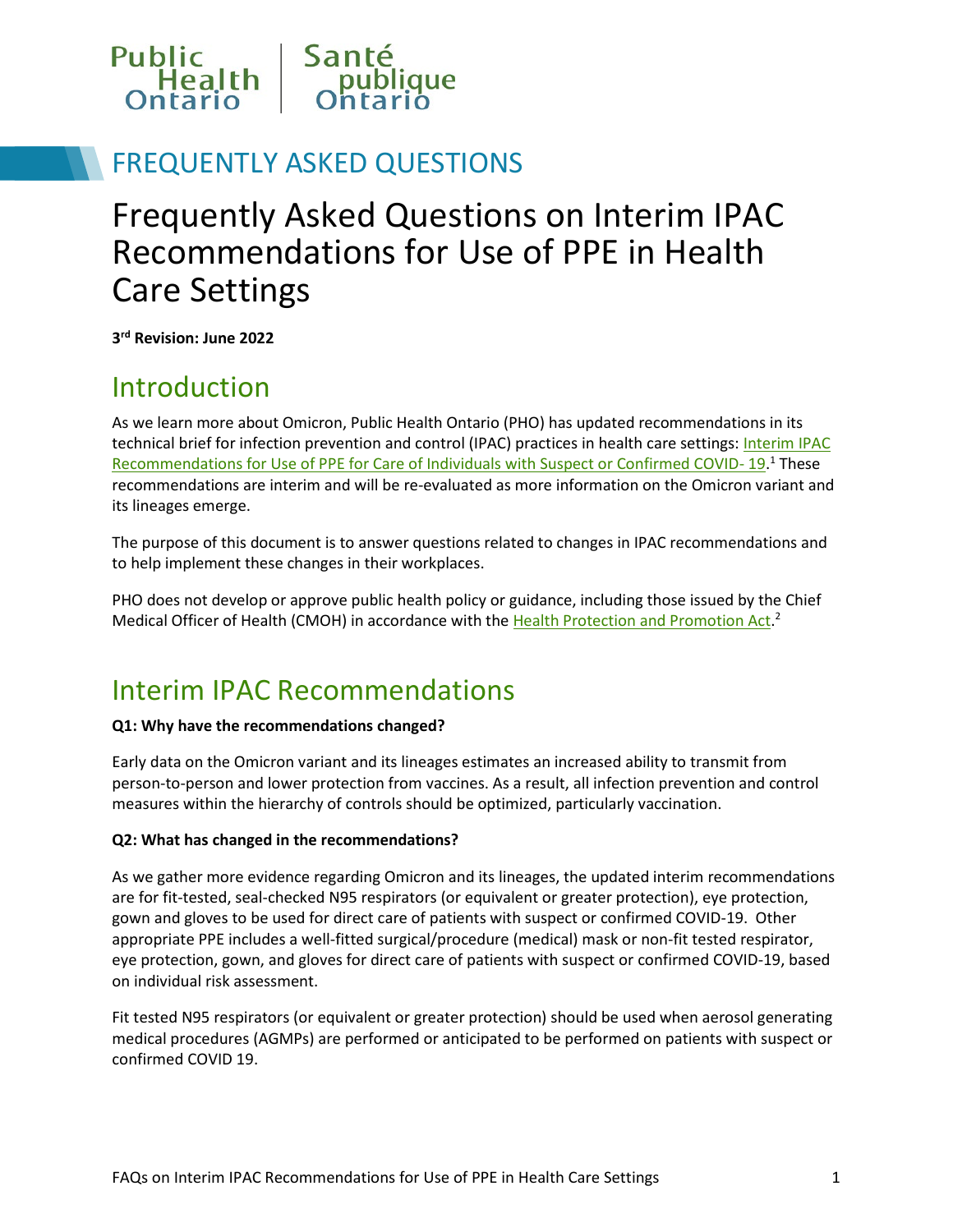#### **Q3: Who do these recommendations apply to?**

These recommendations apply to all health care settings, health care workers (HCW), and other staff who work in health care settings. Health care settings include, but are not exclusive to, acute care, prehospital care, long-term care, primary care, ambulatory care clinics and community care, including home care and other locations in the community where health care is provided (e.g., residential care or correctional facilities).

In terms of care recipients, these recommendations apply to all patients/residents/clients who have been placed under additional precautions for suspect or confirmed COVID-19.

These are minimum recommendations; individuals and organizations may determine additional measures based on risk assessment.

#### **Q4: What is the recommendation if our home/hospital/clinic is in short supply of N95 respirators?**

Determine your estimated daily/weekly PPE usage (including use of N95 respirators). Supplies may be ordered by visiting the **Ontario Government's PPE Supply Portal**.<sup>3</sup> In the event of critical supply shortages, consideration can be given to reserving respirators for AGMPs and extended use of respirators.4,5 Medical masks continue to be recommended as appropriate based on point of care risk assessment (PCRA).

#### **Q5: Are vaccines still recommended as a protective measure against COVID-19?**

Yes. Vaccines remain effective at preventing severe COVID-19. Enhancing vaccine effectiveness with recommended booster doses will provide increased protection for HCWs from COVID-19 and reduce infection from exposures in both the community and healthcare setting.

#### **Q6: How can health care workers protect themselves?**

Health care workers are at risk of COVID-19 infection from exposures in the workplace as well as in the community. That is why public health measures, particularly vaccination and other layered preventative measures such as staying home when sick, getting tested, masking, physical distancing and hand hygiene are important to prevent COVID-19 transmission both in the community and in health care settings.

The risk of COVID-19 infection for HCWs is influenced by multiple factors including:

- Local epidemiology
- Healthcare worker factors (e.g., immune status, hand hygiene)
- PPE practices (including choice, fit and appropriate donning and doffing)
- Patient factors (e.g., vaccination status, ability to mask for source control)
- Interaction (e.g., close, prolonged contact, procedures associated with higher transmission risk)
- Environmental factors (e.g., crowding and ventilation).

The protection of HCWs from COVID-19 requires multiple layers of prevention in healthcare and community settings aimed at reducing COVID-19 transmission. Health care workers can protect themselves by ensuring they conduct individual risk assessments prior to all interactions and tasks.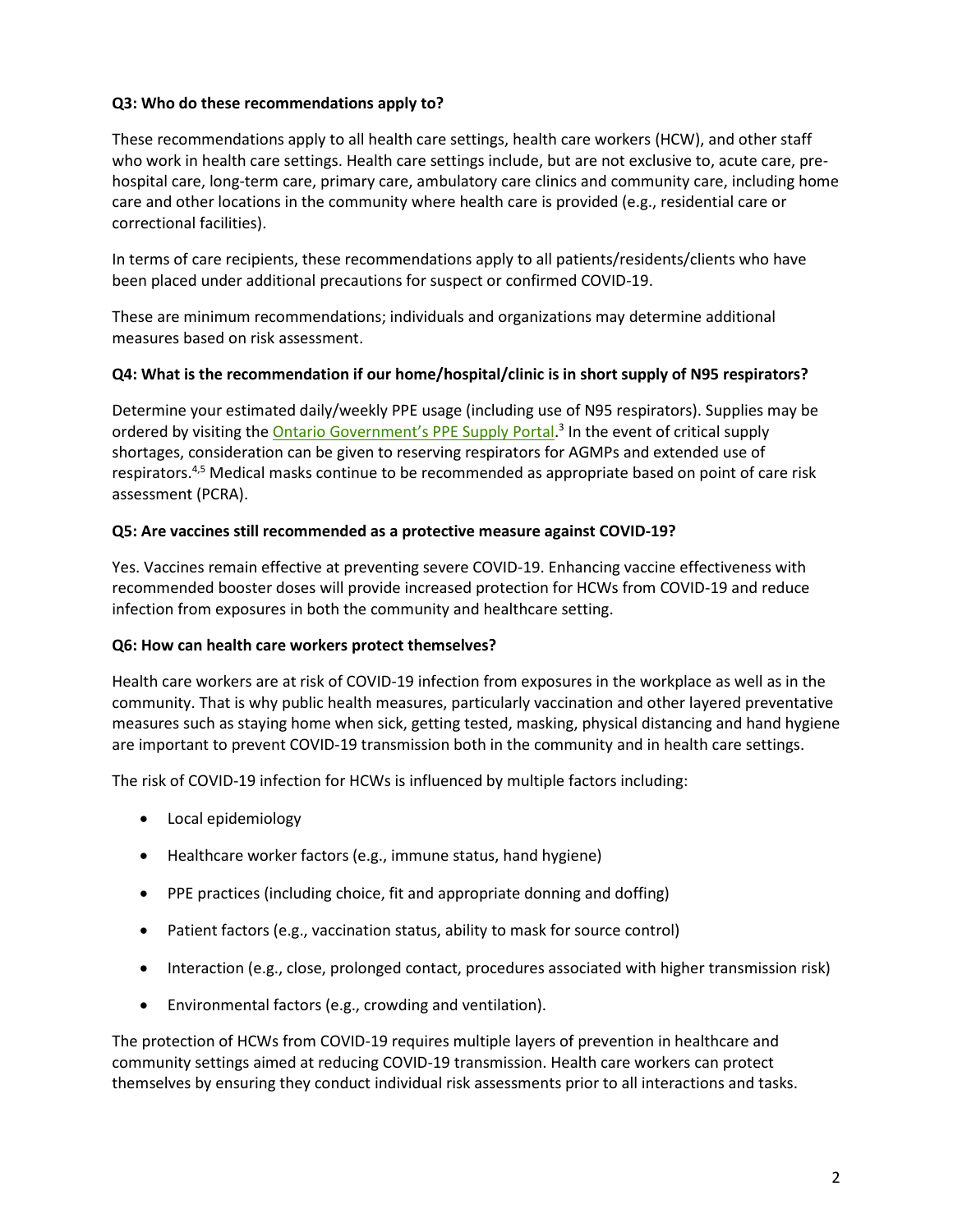For more information on layers of prevention, see Public Health Ontario's [How to Protect Yourself from COVID-19.](https://www.publichealthontario.ca/-/media/documents/ncov/factsheet/2021/06/lp/fact-sheet-covid-19-preventive-layers.pdf?la=en&sc_lang=en&hash=35EAD841BDE13ACF4EC3EB1B9155542B) 6

#### **Q7: Where relevant, should the "recommended PPE" (N95, etc.) and "other appropriate PPE" (medical mask, etc.) both be considered appropriate PPE for the purposes of risk-assessment of close contacts?**

Yes, they would both be considered appropriate for the risk assessment. Interim recommendations include a fit-tested N95 respirator (or equivalent or greater protection), eye protection, gown and gloves for direct care of patients with suspect or confirmed COVID-19, and a well-fitted medical mask or non-fit tested respirator, eye protection, gown and gloves are also considered appropriate PPE based on individual risk assessment. Therefore, they are all considered appropriate PPE for the purposes of riskassessment of close contacts.

As usual, the risk assessment of close contacts would involve multiple considerations other than the specific type of mask worn by the HCW, such as whether or not the HCW wore the PPE consistently and appropriately (e.g., for the duration of the care being provided), and the type and duration of the interaction.

#### **Q8. What are the recommendations for extended use or re-use of N95 respirators to conserve the supply?**

As per best practice, N95 respirators donned for providing care to an individual with suspect or confirmed COVID-19 are to be discarded upon leaving the patient/resident/client environment. Additionally, N95 respirators are to be discarded if they are visibly soiled, contaminated, damp, damaged or difficult to breathe through. In times of short supply, [extended use](https://www.publichealthontario.ca/-/media/documents/ncov/ipac/faq-covid-19-universal-mask-use-health-care.pdf?la=en%23:%7E:text=Universal%20masking%20means%20wearing%20a,prevent%20the%20spread%20of%20infection.) (i.e., wearing continuously) is preferable to re-use (i.e., taking off and putting on repeatedly) because repeatedly doffing and donning a used respirator increases the risk of self-contamination and may affect the integrity and function of the mask.<sup>7</sup> Extended use of N95 respirators should only be considered during supply shortages and in consultation with your IPAC professional. Based on a risk assessment, there may be reasonable opportunities to extend the use of PPE safely. For example, staff entering the room with no direct interactions with the patient/resident/client may continue to wear their facial PPE (e.g., eye protection, N95 respirator/medical mask) after exiting the room. Conversely, if a health care worker is providing direct care to a patient/resident/client who is exhibiting symptoms (e.g., coughing) the potential for contamination of PPE is far greater than the previous example in which case the respirator should be changed. Wearing a cloth or medical mask over the N95 respirator to conserve the N95 is not recommended. If you do encounter a critical supply shortage, supplies may be accessed on an emergency basis through <u>Digital Health Services</u>.<sup>8</sup>

#### **Q9. What type of medical mask is recommended?**

The Interim IPAC Recommendations for Use of PPE for Care of Individuals with Suspect or confirmed COVID-19 references medical or surgical/procedure masks with an ASTM level 1-3. The 3 classifications under the American Society for Testing and materials (ASTM) all have similar particulate filtration efficiency and are most different with respect to fluid resistance that may occur with body fluid splashes/splatters as experienced in health care settings.

- Level  $1$  (low) e.g., venous pressure splash
- Level 2 (moderate) e.g., arterial pressure splash
- Level 3 (high) e.g., high-velocity procedures, orthopedic surgery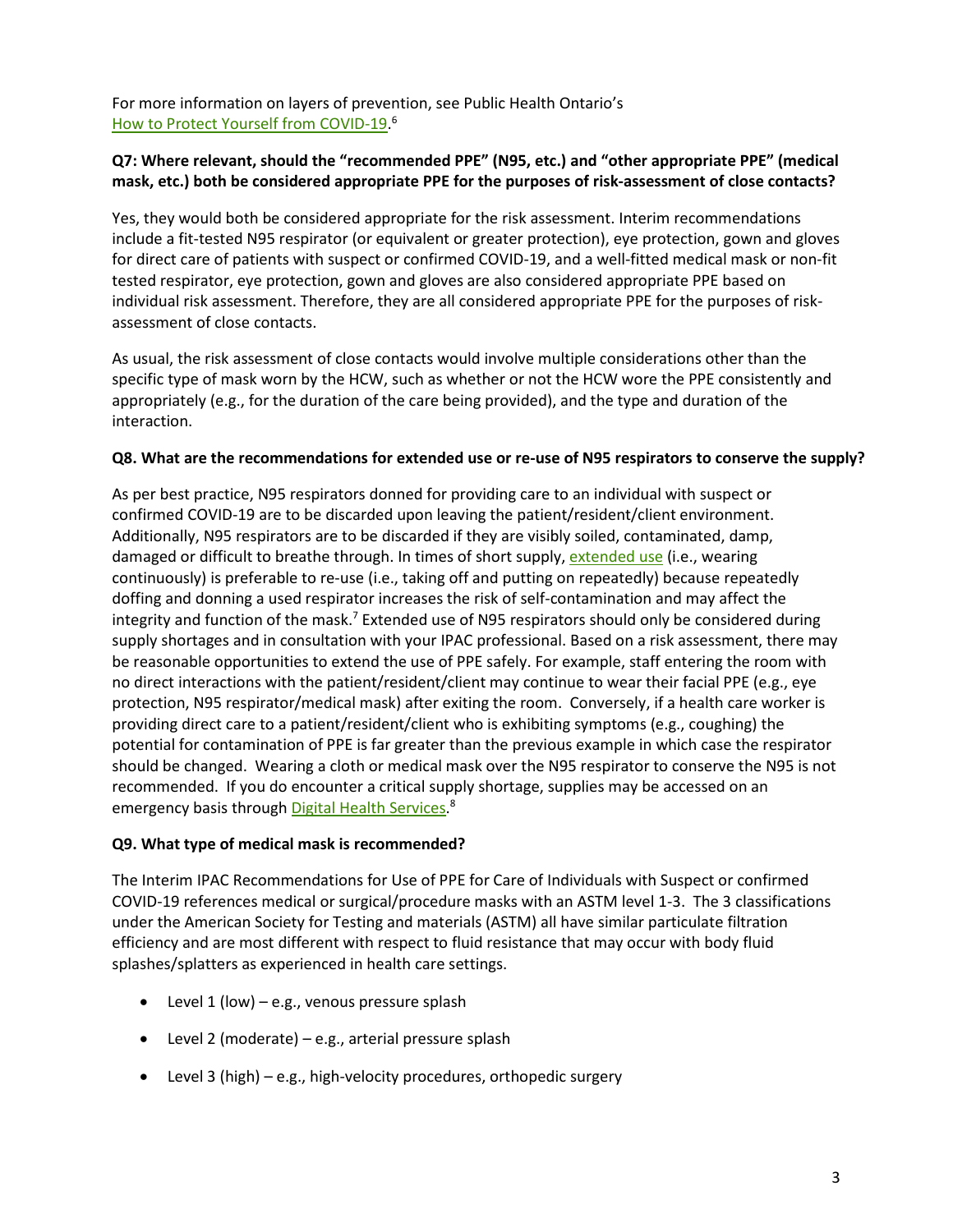This means that any ASTM rating (1-3) is appropriate for COVID-19 and the level is mostly around splash protection. What is most important is that the mask is well-fitted and snugly covers the nose and under the chin without gaps. As always, individuals should conduct a point of care risk assessment (PCRA) or a personal risk assessment before each interaction and may determine that a higher level of personal protection is justified.9,10

#### **Q10. The technical brief recommends a fit-tested N95 respirator or equivalent. What is meant by equivalent?**

There are many different models of respirators on the market including KN95, FN95, FFP2, CAN95 and others. While some of these may meet standards for filter efficiency, not all models do. If a respirator model meets filtration criteria and the respirator is to be used as an N95 equivalent, wearers are required to have the respirator fit-tested. If the respirator does not meet filtration criteria, then it cannot be considered equivalent to a fit-tested N95, but could still be considered akin to a medical mask.9 For more information regarding a list of approved medical devices for uses related to COVID-19 please visit Health Canada's [Authorized Medical Devices for Uses Related to COVID-19: List of](https://www.canada.ca/en/health-canada/services/drugs-health-products/covid19-industry/medical-devices/authorized/other.html)  [Authorized Medical Devices Other than Testing Devices.](https://www.canada.ca/en/health-canada/services/drugs-health-products/covid19-industry/medical-devices/authorized/other.html)<sup>11</sup>

#### **Q11. Where is the appropriate place to don and doff PPE?**

A risk assessment must be done before each interaction with patient/resident/client or the environment in order to determine which personal protective equipment (PPE) is required to prevent transmission during the interaction. PPE should be donned (put on) just prior to the interaction typically just outside the patient room and the PPE should be doffed (removed) and disposed of in the appropriate receptacle following the interaction. Ideally, PPE should be removed immediately at the exit of the patient/resident/client space. However if there is a lack of space (e.g., less than 2 metre distance from the client/patient/resident), staff may remove gown and gloves within the room at the exit and then exit the room and remove facial protection which includes mask/respirator and eye protection just outside the room.

Some considerations regarding the donning and doffing area would be a) alcohol based hand rub is easily accessible b) appropriate receptacles i.e., garbage for disposable PPE, bin for linen if cloth gowns are used and c) waste receptacles are not adjacent to clean supplies to avoid contamination.<sup>12</sup>

#### **Q12. What are the PPE recommendations for screeners?**

Consider having a designated area for screening. Screening generally involves transient distanced interactions, typically with masked individuals and does not often involve close or direct contact.

For those conducting screening **not** involving direct contact:<sup>1</sup>

- If able to maintain spatial distance of at least 2 m or separation by physical barrier, Routine Practices is appropriate which currently includes universal medical masking for healthcare workers.
- If unable to maintain spatial distance of at least 2 m or separation by physical barrier, appropriate PPE includes a well-fitted medical mask, isolation gown, gloves and eye protection.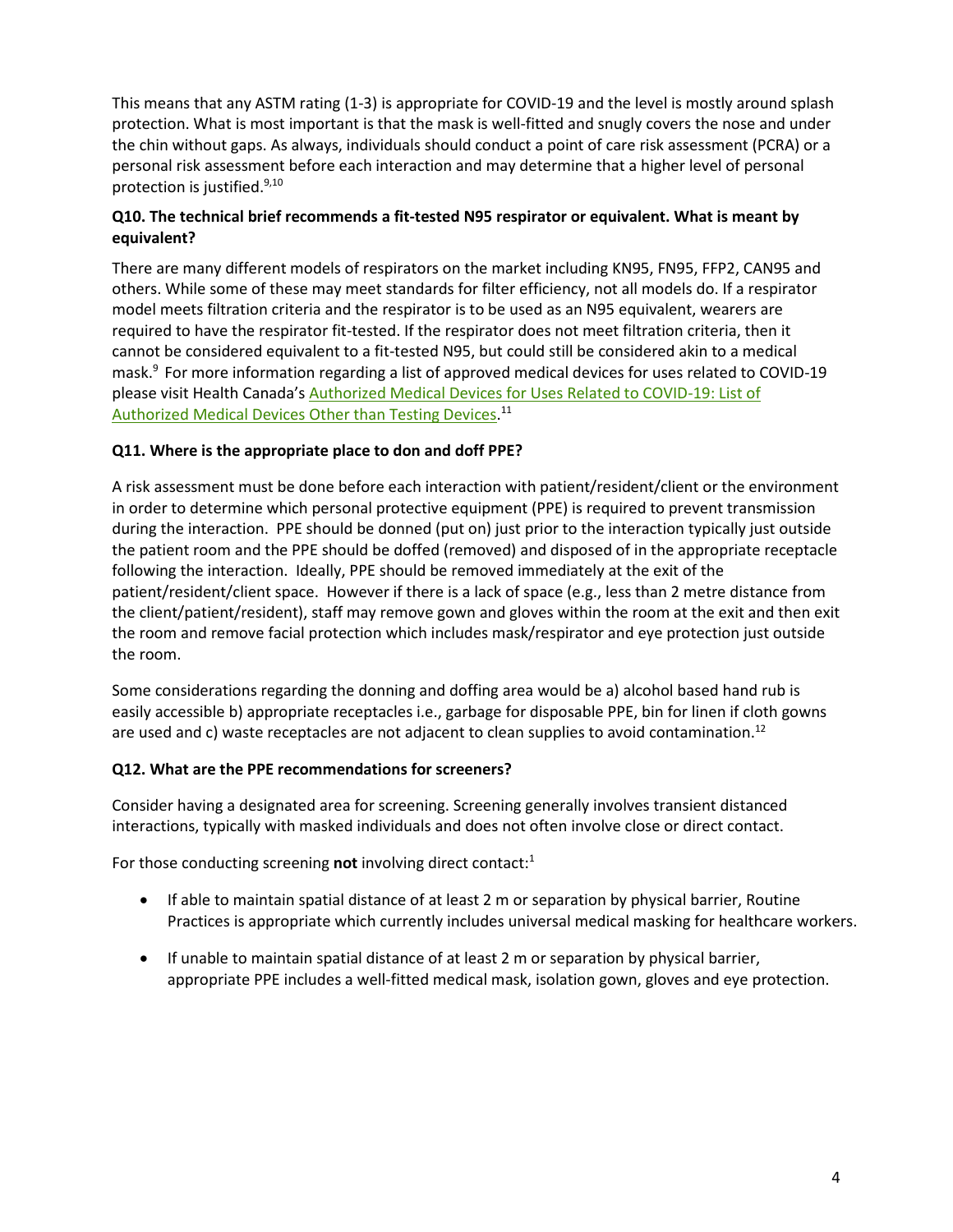### References

- 1. Ontario Agency for Health Protection and Promotion (Public Health Ontario). Interim IPAC recommendations for use of personal protective equipment for care of individuals with suspect or confirmed COVID-19 [Internet]. Toronto, ON: Queen's Printer for Ontario; 2022 [modified 2022 Mar; cited 2022 May 29]. Available from: [https://www.publichealthontario.ca/-](https://www.publichealthontario.ca/-/media/documents/ncov/updated-ipac-measures-covid-19.pdf?sc_lang=en) [/media/documents/ncov/updated-ipac-measures-covid-19.pdf?sc\\_lang=en](https://www.publichealthontario.ca/-/media/documents/ncov/updated-ipac-measures-covid-19.pdf?sc_lang=en)
- 2. *Health Protection and Promotion Act*, RSO 1990, c H.7. Available from: [http://www.e](http://www.e-laws.gov.on.ca/html/statutes/english/elaws_statutes_90h07_e.htm)[laws.gov.on.ca/html/statutes/english/elaws\\_statutes\\_90h07\\_e.htm](http://www.e-laws.gov.on.ca/html/statutes/english/elaws_statutes_90h07_e.htm)
- 3. Government of Ontario. PPE supply portal: general FAQs [Internet]. Toronto, ON: Queen's Printer for Ontario; 2022 [cited 2022 May 29]. Available from: <https://www.ppesupply.ontario.ca/customer-service/general-faqs>
- 4. Ontario Agency for Health Protection and Promotion (Public Health Ontario). Universal mask use in health care settings and retirement homes [Internet].  $3<sup>rd</sup>$  revision. Toronto, ON: Queen's Printer for Ontario; 2022 [modified 2022 Feb; cited 2021 May 29]. Available from: [https://www.publichealthontario.ca/-/media/documents/ncov/ipac/report-covid-19-universal](https://www.publichealthontario.ca/-/media/documents/ncov/ipac/report-covid-19-universal-mask-use-health-care-settings.pdf?sc_lang=enings.pdf?sc_lang=en)[mask-use-health-care-settings.pdf?sc\\_lang=enings.pdf?sc\\_lang=en](https://www.publichealthontario.ca/-/media/documents/ncov/ipac/report-covid-19-universal-mask-use-health-care-settings.pdf?sc_lang=enings.pdf?sc_lang=en)
- 5. Centers for Disease Control and Prevention. Strategies for optimizing the supply of N95 respirators [Internet]. Atlanta, GA: Centers for Disease Control and Prevention; 2021 [modified 2021 Sep 16; cited 2022 May 29]. Available from[: https://www.cdc.gov/coronavirus/2019](https://www.cdc.gov/coronavirus/2019-ncov/hcp/respirators-strategy/index.html#contingency) [ncov/hcp/respirators-strategy/index.html#contingency](https://www.cdc.gov/coronavirus/2019-ncov/hcp/respirators-strategy/index.html#contingency)
- 6. Ontario Agency for Health Protection and Promotion (Public Health Ontario). Coronavirus disease 2019 (COVID-19): how to protect yourself from COVID-19 [Internet]. Toronto, ON: Queen's Printer for Ontario; 2022 [cited 2022 May 29]. Available from: [https://www.publichealthontario.ca/-/media/documents/ncov/factsheet/2021/06/lp/fact](https://www.publichealthontario.ca/-/media/documents/ncov/factsheet/2021/06/lp/fact-sheet-covid-19-preventive-layers.pdf?la=en&sc_lang=en&hash=35EAD841BDE13ACF4EC3EB1B9155542B)[sheet-covid-19-preventive](https://www.publichealthontario.ca/-/media/documents/ncov/factsheet/2021/06/lp/fact-sheet-covid-19-preventive-layers.pdf?la=en&sc_lang=en&hash=35EAD841BDE13ACF4EC3EB1B9155542B)[layers.pdf?la=en&sc\\_lang=en&hash=35EAD841BDE13ACF4EC3EB1B9155542B](https://www.publichealthontario.ca/-/media/documents/ncov/factsheet/2021/06/lp/fact-sheet-covid-19-preventive-layers.pdf?la=en&sc_lang=en&hash=35EAD841BDE13ACF4EC3EB1B9155542B)
- 7. Ontario Agency for Health Protection and Promotion (Public Health Ontario). Coronavirus disease 2019 (COVID-19): universal mask use in health care [Internet]. Toronto, ON: Queen's Printer for Ontario; 2022 [cited 2022 May 29]. Available from: [https://www.publichealthontario.ca/-/media/documents/ncov/ipac/faq-covid-19-universal](https://www.publichealthontario.ca/-/media/documents/ncov/ipac/faq-covid-19-universal-mask-use-health-care.pdf?la=en%23:%7E:text=Universal%20masking%20means%20wearing%20a,prevent%20the%20spread%20of%20infection.)[mask-use-health](https://www.publichealthontario.ca/-/media/documents/ncov/ipac/faq-covid-19-universal-mask-use-health-care.pdf?la=en%23:%7E:text=Universal%20masking%20means%20wearing%20a,prevent%20the%20spread%20of%20infection.)[care.pdf?la=en#:~:text=Universal%20masking%20means%20wearing%20a,prevent%20the%20s](https://www.publichealthontario.ca/-/media/documents/ncov/ipac/faq-covid-19-universal-mask-use-health-care.pdf?la=en%23:%7E:text=Universal%20masking%20means%20wearing%20a,prevent%20the%20spread%20of%20infection.) [pread%20of%20infection.](https://www.publichealthontario.ca/-/media/documents/ncov/ipac/faq-covid-19-universal-mask-use-health-care.pdf?la=en%23:%7E:text=Universal%20masking%20means%20wearing%20a,prevent%20the%20spread%20of%20infection.)
- 8. eHealth Ontario. Digital health services [Internet]. Toronto, ON: eHealth Ontario; 2022 [cited 2022 May 29]. Available from: [https://ehealthontario.on.ca/en/health-care](https://ehealthontario.on.ca/en/health-care-professionals/digital-health-services)[professionals/digital-health-services](https://ehealthontario.on.ca/en/health-care-professionals/digital-health-services)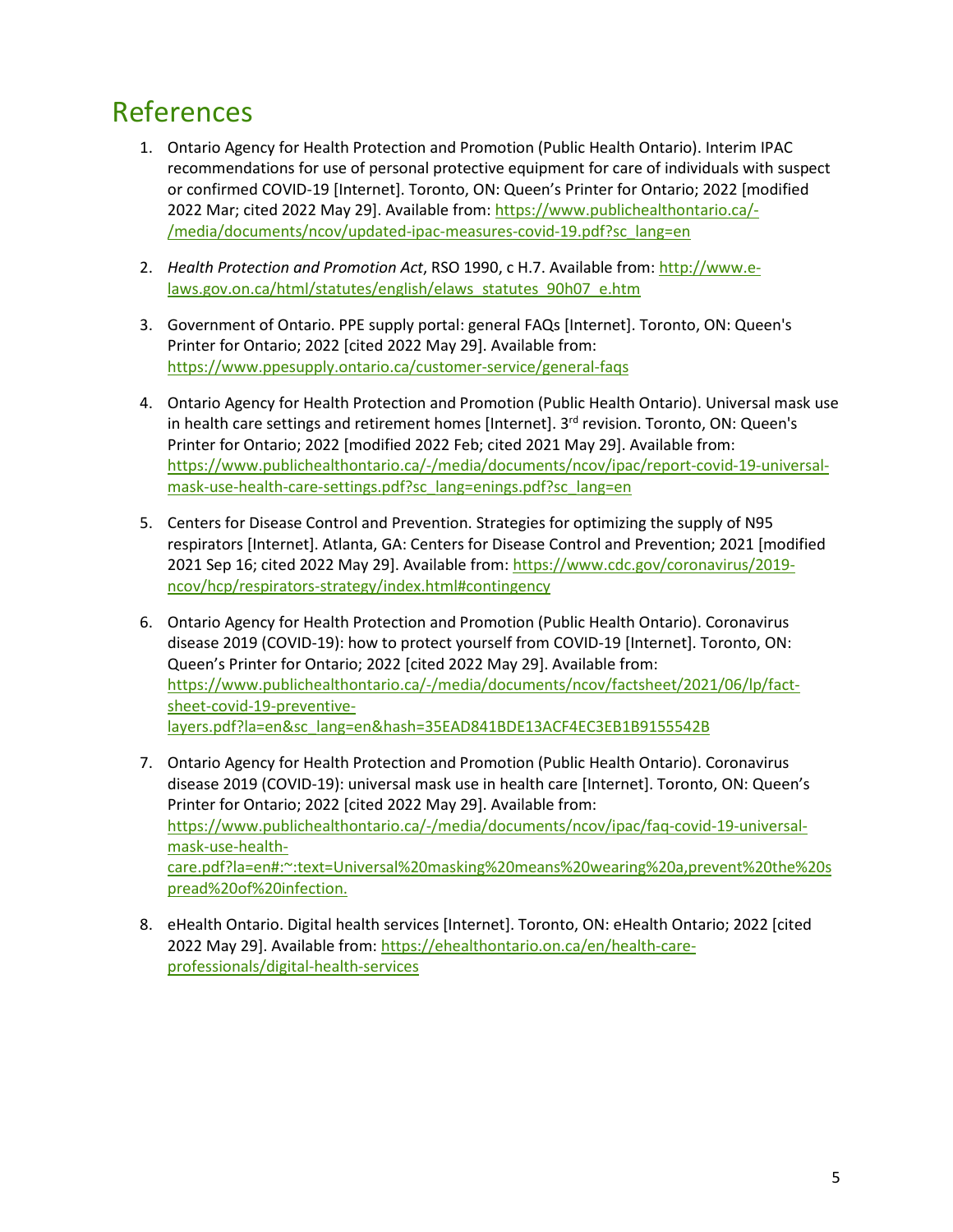- 9. Health Canada. COVID-19 medical masks and respirators: information for health professionals [Internet]. Ottawa, ON: Her Majesty the Queen in Right of Canada; 2022 [modified 2022 Feb 24; cited 2022 May 29]. Available from: [https://www.canada.ca/en/health-canada/services/drugs](https://www.canada.ca/en/health-canada/services/drugs-health-products/covid19-industry/medical-devices/personal-protective-equipment/medical-masks-respirators/health-professionals.html)[health-products/covid19-industry/medical-devices/personal-protective-equipment/medical](https://www.canada.ca/en/health-canada/services/drugs-health-products/covid19-industry/medical-devices/personal-protective-equipment/medical-masks-respirators/health-professionals.html)[masks-respirators/health-professionals.html](https://www.canada.ca/en/health-canada/services/drugs-health-products/covid19-industry/medical-devices/personal-protective-equipment/medical-masks-respirators/health-professionals.html)
- 10. Ontario Agency for Health Protection and Promotion (Public Health Ontario). At a glance: community use of medical masks for SARS-CoV-2 [Internet]. Toronto, ON: Queen's Printer for Ontario; 2021 [cited 2022 May 29]. Available from: [https://www.publichealthontario.ca/-](https://www.publichealthontario.ca/-/media/documents/ncov/phm/2021/03/covid-19-community-use-medical-masks-sars-cov2.pdf?sc_lang=en) [/media/documents/ncov/phm/2021/03/covid-19-community-use-medical-masks-sars](https://www.publichealthontario.ca/-/media/documents/ncov/phm/2021/03/covid-19-community-use-medical-masks-sars-cov2.pdf?sc_lang=en)[cov2.pdf?sc\\_lang=en](https://www.publichealthontario.ca/-/media/documents/ncov/phm/2021/03/covid-19-community-use-medical-masks-sars-cov2.pdf?sc_lang=en)
- 11. Health Canada. Authorized medical devices for uses related to COVID-19: list of authorized medical devices other than testing devices [Internet]. Ottawa, ON: Her Majesty the Queen in Right of Canada; 2022 [modified 2022 Feb 21; cited 2022 May 29]. Available from: [https://www.canada.ca/en/health-canada/services/drugs-health-products/covid19](https://www.canada.ca/en/health-canada/services/drugs-health-products/covid19-industry/medical-devices/authorized/other.html?_cldee=ZXBpckBvYWhwcC5jYQ%3d%3d&recipientid=contact-40c6f8763a39e911ab0a0050569e0009-b06c02707d16418597c71959fcc95fff&esid=0e1f5178-f987-eb11-976d-0050569e118f) [industry/medical](https://www.canada.ca/en/health-canada/services/drugs-health-products/covid19-industry/medical-devices/authorized/other.html?_cldee=ZXBpckBvYWhwcC5jYQ%3d%3d&recipientid=contact-40c6f8763a39e911ab0a0050569e0009-b06c02707d16418597c71959fcc95fff&esid=0e1f5178-f987-eb11-976d-0050569e118f)[devices/authorized/other.html?\\_cldee=ZXBpckBvYWhwcC5jYQ%3d%3d&recipientid=contact-](https://www.canada.ca/en/health-canada/services/drugs-health-products/covid19-industry/medical-devices/authorized/other.html?_cldee=ZXBpckBvYWhwcC5jYQ%3d%3d&recipientid=contact-40c6f8763a39e911ab0a0050569e0009-b06c02707d16418597c71959fcc95fff&esid=0e1f5178-f987-eb11-976d-0050569e118f)[40c6f8763a39e911ab0a0050569e0009-b06c02707d16418597c71959fcc95fff&esid=0e1f5178](https://www.canada.ca/en/health-canada/services/drugs-health-products/covid19-industry/medical-devices/authorized/other.html?_cldee=ZXBpckBvYWhwcC5jYQ%3d%3d&recipientid=contact-40c6f8763a39e911ab0a0050569e0009-b06c02707d16418597c71959fcc95fff&esid=0e1f5178-f987-eb11-976d-0050569e118f) [f987-eb11-976d-0050569e118f](https://www.canada.ca/en/health-canada/services/drugs-health-products/covid19-industry/medical-devices/authorized/other.html?_cldee=ZXBpckBvYWhwcC5jYQ%3d%3d&recipientid=contact-40c6f8763a39e911ab0a0050569e0009-b06c02707d16418597c71959fcc95fff&esid=0e1f5178-f987-eb11-976d-0050569e118f)
- 12. Ontario Agency for Health Protection and Promotion, Provincial Infectious Diseases Advisory Committee. Routine practices and additional precautions in all health care settings.  $3^{rd}$  ed. Toronto, ON: Queen's Printer for Ontario; 2012. Available from: [https://www.publichealthontario.ca/-/media/documents/b/2012/bp-rpap-healthcare](https://www.publichealthontario.ca/-/media/documents/b/2012/bp-rpap-healthcare-settings.pdf?sc_lang=en)[settings.pdf?sc\\_lang=en](https://www.publichealthontario.ca/-/media/documents/b/2012/bp-rpap-healthcare-settings.pdf?sc_lang=en)